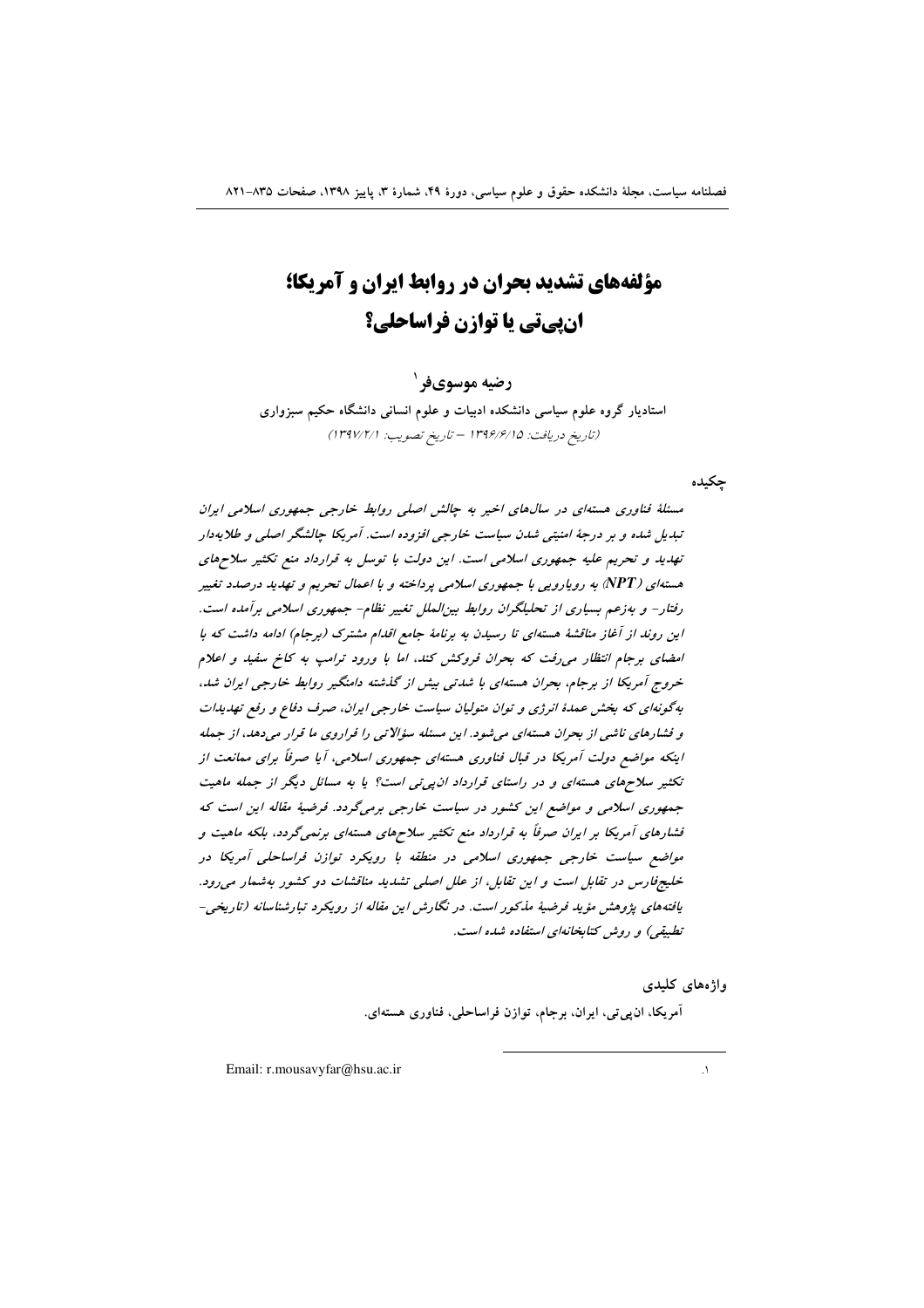روابط ایران و آمریکا در دورهٔ رژیم پهلوی روابطی استراتژیک و همکاریجویانه در تمامی عرصههای سیاسی-اجتماعی و امنیتی-نظامی بود. پیروزی انقلاب اسلامی و بحران گروگانگیری، سرآغازی شد برای آشکار شدن و رسمیت یافتن تقابل دو کشور که با توجه به شعارهای انقلاب اسلامی دور از انتظار هم نبود. در مدت کوتاهی روابط دوستانهٔ دیروز به روابطی خصمانه و مقابلهجویانه تبدیل شد. همکاریهای گستردهٔ دو کشور در تمامی عرصهها متوقف شده، تهدید و تحریم جایگزین همکاری شد. در نگاه کلی، چالشهای عمده در روابط دو کشور پس از انقلاب اسلامی عبارتاند از: فناوری هستهای، حقوق بشر، تروریسم و تقابل جمهوری اسلامی با اسرائیل، که هر کدام از این عرصهها نقشی بسزا در افزایش تنشرها و تخاصمات بازی کردهاند، اما دغدغهٔ این مقاله بررسی نقش چالش اول یعنی فناوری هستهای است.

ناکارامدی سیستم امنیت جمعی در حفظ صلح و امنیت بینالمللی، سبب تداوم اعتبار استراتژیهای بازدارندگی و اتکا بر خودیاری (self - help) شده است و از آنجا که براساس تئوریهای بازدارندگی، سلاحهای اتمی بهعلت قدرت تخریب گسترده و انهدام سریع، بازدارندگی بیشتری را برای دارندگان این نوع سلاحها بهوجود میآورند، دستیابی به آنها برای کشورها بهویژه کشورهایی که در معرض تهدیدات جدی و تهدیدات موجودیتی ٰ قرار دارند. جذابيت و اهميت فوقالعادهاي دارد.

واقع گرایان با توجه به تهدیدات امنیتی موجود در محیط امنیتی ایران، تلاش جمهوری اسلامی برای دستیابی به سلاح هسته را ضرورتی عقلانی برای حفظ موجودیت کشور ایران میدانند. رویکرد واقع گرا و واقع گرایان، ایرانی را به تصویر میکشند که همسایگانی متخاصم و دشمنانی هستهای (اسرائیل و آمریکا) دارد و شاهد رقابت دو کشور هستهای همجوار (هند و پاکستان) خود بوده و در تقابل مستمر با ابرقدرت فائق قرن (آمریکا) در طول دوران پس از انقلاب است. علاوهبر اّن در منطقهای حضور دارد که شاهد پنج جنگ در طول ربع قرن اخیر بوده و درگیر رقابتهای ایدئولوژیک از سوی همسایگان اهل سنت و تعارضات شدید با افراطیون وهایی و غیره است و در نتیجه رفتار عقلانی از سوی ایران باید تلاش بی وقفه برای کسب سلاح هستهای باشد و بس ازاین رو از منظر واقع گرایی ایران با موقعیت ژئوپلیتیک مخاطرهآمیز خود درصدد دستیابی به سلاح هستهای است تا با استفاده از قدرت بازدارندگی آن، امنیت خود را ارتقا بخشد. این رویکرد از منظر واقع گرایی و واقع گرایان، تصمیمی بخردانه

1. Existential Threats

مقدمه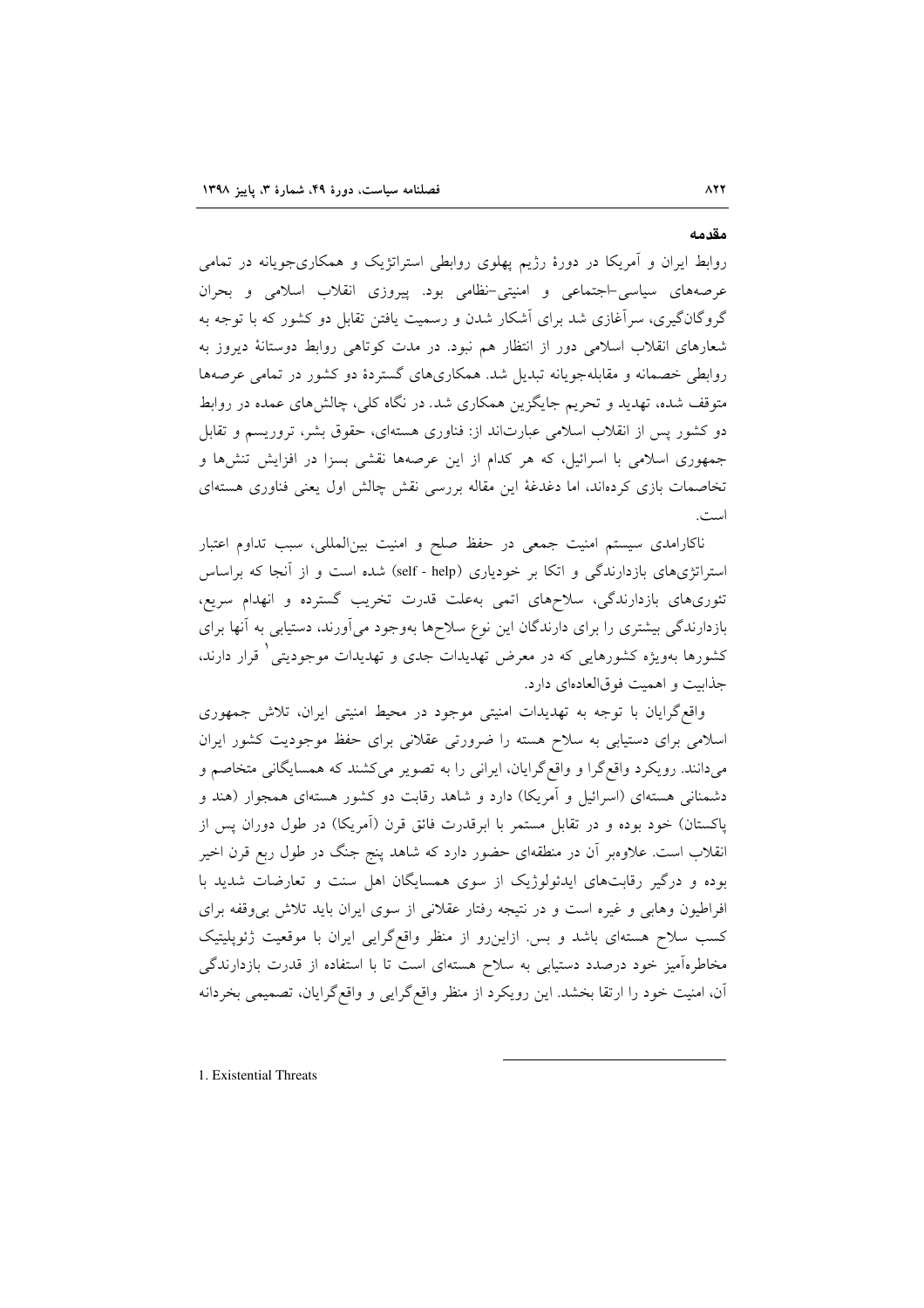و ناگزیر است، ازاین رو به ادعای جمهوری اسلامی مبنی بر صلحآمیز بودن فناوری هستهای، به دیدهٔ تردید نگریسته می شود.

کنت والتز معروفترین نظریهپرداز نوواقعگرا، قائل به نقش بازدارندهٔ سلاحهای هستهای است و هستهای شدن ایران را در راستای تأمین منافع غرب و برقراری ثبات در خاورمیانه میداند. وی معتقد است که «در مورد خطر هستهای شدن ایران بیش از اندازه بزرگ نمایی شده است» ٰ(Foreign Affairs/17/7/2012). اما ویژگی بازدارندگی سلاحهای هستهای در مورد جمهوری اسلامی ایران، از سوی غرب و بهطور مشخص آمریکا، نهتنها پذیرفته نیست، در بلکه این زمینه سیاست یک بام و دو هوا ٰ اعمال می شود.

هستهای شدن ایران در سالهای اخیر، به اصلیترین چالش جمهوری اسلامی و آمریکا تبدیل شده است. رویکرد دوگانهٔ آمریکا در مسئلهٔ پیمان منع گسترش سلاحهای هستهای نسبت به اسرائیل و اخیراً عربستان سعودی و نیز عملکرد آمریکا در خصوص فناوری هستهای در زمان پهلوی، داعیهٔ ممانعت از تکثیر سلاحهای هستهای از سوی آمریکا را زیر سؤال میبرد. هدف این مقاله بررسی تطبیقی برخورد آمریکا با مسئلهٔ فناوری هستهای ایران در زمان محمدرضاشاه پهلوی و دوران بعد از انقلاب اسلامی است تا پاسخی برای این پرسش بیابیم که آیا مواضع خصمانهٔ آمریکا در قبال ایران با ادعای ممانعت از تکثیر سلاحهای هستهای در راستای قرارداد ان پی تی است یا به مسائل دیگر از جمله ماهیت جمهوری اسلامی و مواضع این کشور در سیاست خارجی و نیز استراتژی آمریکا در منطقه خاورمیانه برمی گردد؟ در پاسخ به پرسش های مذکور، فرضیهٔ مقاله عبارت است از اینکه فشارهای آمریکا بر جمهوری اسلامی صرفاً به قرارداد منع تکثیر سلاحهای هستهای برنمیگردد، بلکه ماهیت جمهوری اسلامی و سیاست خارجی این کشور و تقابل آن با رویکرد آمریکا در منطقهٔ خاورمیانه از علل اصلی تشدید مناقشات دو کشور است. برای دستیابی به پاسخ، با استفاده از منابع کتابخانهای ابتدا روند فعالیت هستهای ایران در زمان محمدرضا پهلوی را بررسی میکنیم و سپس روند هستهای شدن ایران پس از انقلاب اسلامی را پی میگیریم و مواضع آمریکا را در این دو برهه به نظاره خواهیم گذاشت. در ادامه با توجه به یافتههای حاصل از مقایسهٔ رفتار آمریکا در مورد امری واحد (فناوری هستهای) و در کشوری واحد (ایران)، در خصوص تأیید یا عدم تأیید فرضيهٔ مقاله به استدلال خواهيم پرداخت.

2. Double Standard

۱. بزرگ $\epsilon$ نمایی خطر هستهای ایران در جلسهٔ استماع گزارش کمیتهٔ ۱۷۳۷ شورای امنیت سازمان ملل متحد توسط نمایندهٔ آمریکا شایان توجه است. وی وضعیت را بهگونهای ترسیم میکند که گویا جهان در آستانهٔ نابودی توسط ج.ا.ا. است. رک: S/PV 6737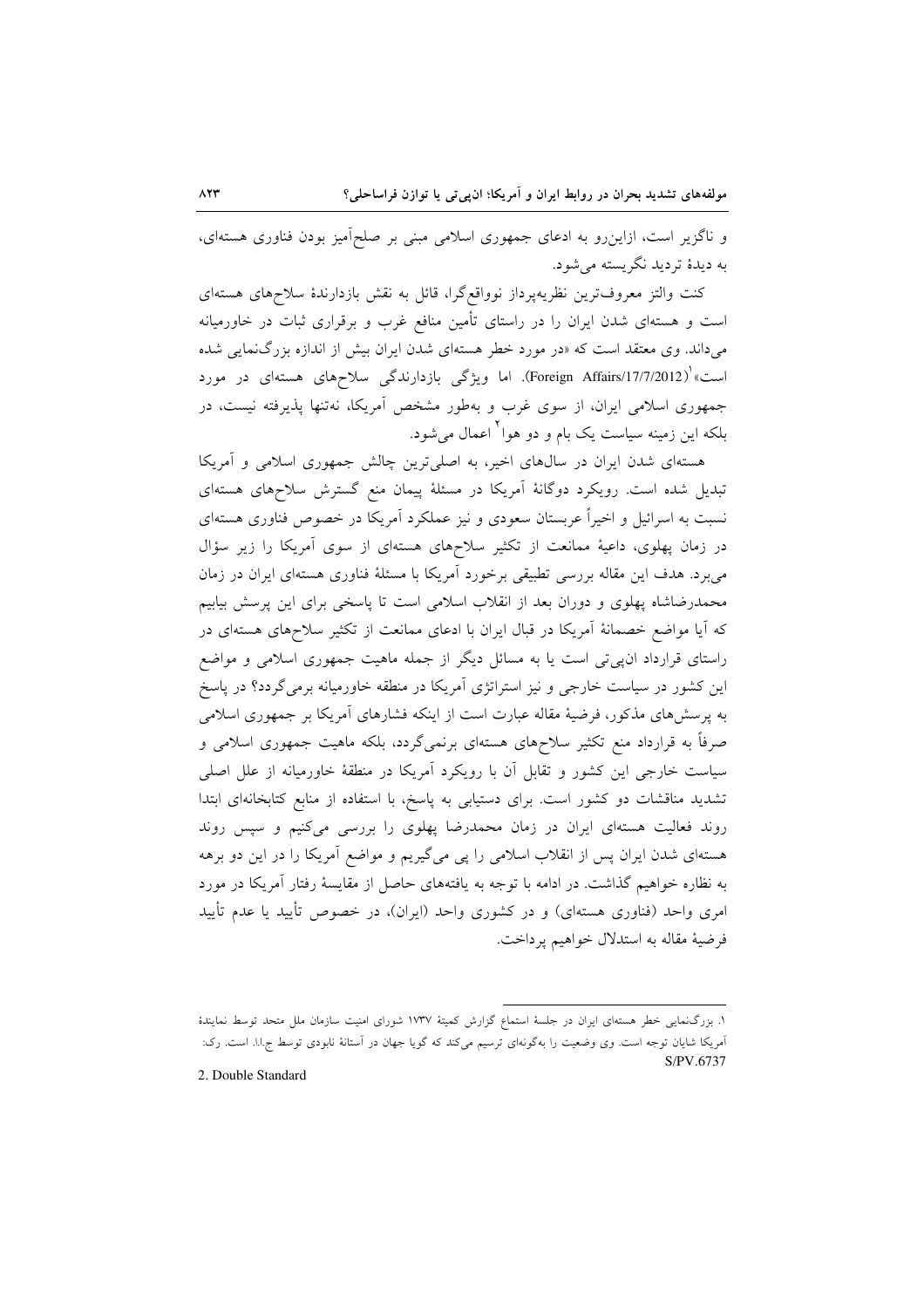#### **برنا**مهٔ هستهای ایران در زمان محمدرضنا پهلوی

برنامهٔ هستهای ایران به قول دیوید پاتریکاراکاس نویسندهٔ کتاب *ایران هستهای: تولد یک* ح*کومت اتمی* بهطور ناگهانی در جمهوری اسلامی سر بر نیاورد، بلکه در دوران حکومت محمدرضاشاه پهلوی، با کمک ایالات متحده اغاز شد (Patrikarakos, 2012).

در سال ۱۳۳۸ به دستور شاه مرکز پژوهشهای هستهای در دانشگاه تهران تاسیس شد. از اواخر دههٔ ۵۰ میلادی تا سقوط شاه در سال ۱۹۷۹ همکاریهای اتمی امریکا و اروپا با ایران رو به گسترش بوده و حتی در میان دارندگان فناوری هستهای بر سر بستن قرارداد با ایران، رقابتهای جدی در میان بوده است Sharon, 2003: 1-3) راهدی، ۱۳۸۵). اولین راکتور هستهای بهمنظور تحقیقات هستهای از امریکا خریداری و در سال ۱۳۵۴ فعالیت خود را شروع کرد که از مرکزی با ۹۳ درصد اورانیوم غنیشده استفاده میکرد که برای تولید برخی از سلاحهای هستهای کافی بود.

شاه که سازمان انرژی اتمی را در سال ۱۹۷۴ تاسیس کرده بود، بهسرعت به تجهیز ان پرداخت و قراردادهای لازم را با کشورهای آمریکا ْ، آلمان، فرانسه و آفریقای جنوبی منعقد كرد (كردزمن، ۱۳۸۲).

شاه در سال ۱۹۷۵ بودجهٔ سازمان انرژی اتمی ایران را از ۳۰ میلیون دلار به یک میلیارد دلار افزایش داد که حاکی از برنامههای جاهطلبانه برای دسترسی به فناوری هستهای بود. شاه در مواردی بهصراحت از دستیابی ایران به فناوری سلاحهای هستهای سخن گفت؛ از جمله در سال ۱۹۷۴ گفت ایران بدون شک بسیار زودتر از انچه فکر میکنید به سلاح اتمی دست خواهد یافت و مجددا در سال ۱۹۷۵ گفت ایران تمایلی به سلاح هستهای ندارد، اما اگر قرار باشد کشورهای کوچک درصدد کسب ان باشند، ایران مسلما در سیاستهای خود تجدیدنظر خواهد کرد. این در حالی بود که در وزارت خارجهٔ امریکا صحبت از توافقات هستهای، تحویل نیروگاه اتمی و اورانیوم به ایران به هر اندازه که شاه بخواهد بود. جیمی کارتر نیز به شاه قول داد که در امور مربوط به بازفراوری سوخت اتمی به ایران وضعیت کاملهالوداد اعطا کند و نیز با فروش شش تا هشت راکتور اب سبک موافقت کرد. این در حالی بود که امریکا

 $\overline{a}$ 

۰۱ البته دکتر اکبر اعتماد مؤسس سازمان انرژی اتمی که برخی وی را پدر فناوری هستهای ایران میدانند، در این زمینه نظر دیگری دارد و میگوید: «تعجب میکنم. خیلمیها صحبت از این میکنند که امریکا با ایران در زمینهٔ انرژی اتمی همکاری میکرده است. این $لور نیست. از زمان تاسیس سازمان انرژی اتمی که شروع فعالیتهای گستردهٔ اتمی ایران بود، ما با امریکا$ هیچ نوع همکاریای نداشتیم و سازمان انرژی اتمی هیچ نوع دادوستدی با اَمریکا نداشت» (۱۳۸۷/۱/۲۱ /asriran.com). اما شواهد و ادله حاکی از عدم تایید نظر ایشان است که در ادامه به انها اشاره خواهد شد. شایان ذکر است که بی $_{\omega}$ ی فارسی اخیرا مستندی را پخش کرده که مؤید همکاری و حتی تشویق ایران به گسترش فعالیتهای هستهای از سوی .<br>آمریکاست (۱۹/۷/۴ تلویزیون فارسی بیبیسی).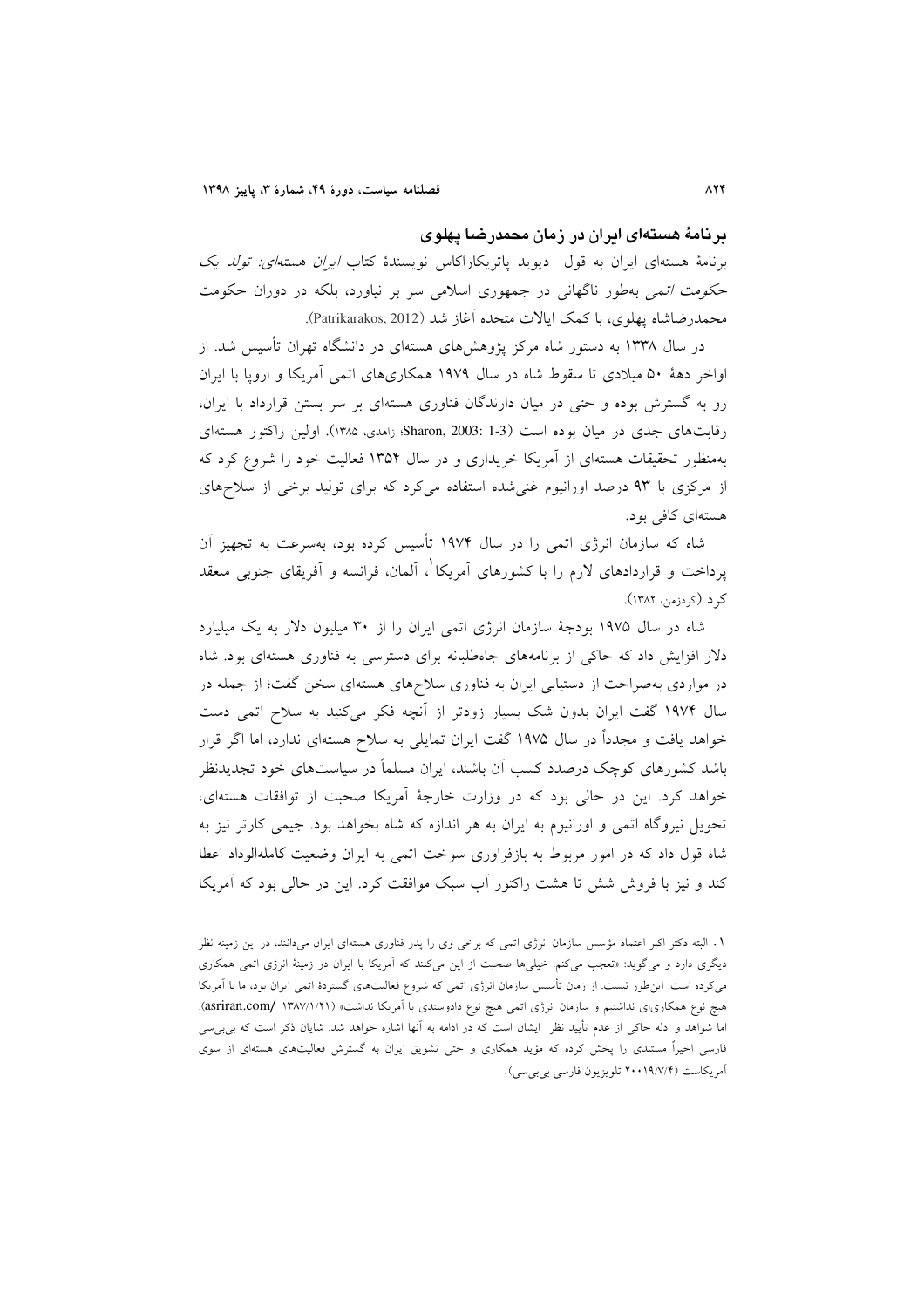از تلاش شاه برای تولید سلاح هستهای آگاهی داشت و مقامات ادارهٔ کل تحقیق و توسعهٔ انرژی آمریکا اسامی کشورهای در حال دستیابی به سلاح هستهای را– مانند هند، پاکستان، کره و ایران– اعلام کرده بودند و حتبی در سندی محرمانه در وزارت خارجهٔ اَمریکا از کوشش های ایران برای گسترش پایههای انرژی غیرنفتی ابراز خوشنودی و رضایت کرده بودند. اردشیر زاهدی داماد شاه نیز هدف شاه را در مرحلهٔ اول دستیابی به انرژی هستهای و در مرحلهٔ بعدی، نظامی میداند (زاهدی، ۱۳۸۵) و در مستندی هم که بی بی سی فارسی اخیراً یخش کرده است، شاه بهصراحت می گوید: «چطور فناوری هستهای برای شما (چند کشور غربی را نام می برد) خوب است و برای ما بد است!» (بی بی سی ۲۰۱۹/۷/۴).

فریدون هویدا سفیر ایران در سازمان ملل در زمان شاه نیز تأیید میکند که در پس اهداف اعلام شدهٔ شاه، اهداف نظامی نهفته بود. وی علت تفاوت سیاست آمریکا در زمان شاه و جمهوری اسلامی را حمایت این رژیم از حزبالله و گروههای مشابه (حماس و گروههای جهادی) میداند (Hoveida, 2006) و نیز نویسندهٔ کتاب *منافع استراتژیک در خاورمیانه* با بحث در مورد اهداف شاه از روی آوردن به فناوری هستهای، معتقد است که شواهد حاکی از برنامهریزی برای دستیابی به سلاح هستهای بوده است، درحالی که رهبران جمهوری اسلامی با اعتقاد به حرمت تولید و استفاده از سلاح هستهای، در پی کسب مشروعیت داخلی و بازدارندگی هستند، اما آمریکا و اسرائیل با تأکید بر قصد انهدام اسرائیل توسط ایران، تمایل دارند بدترین و نامحتمل ترین سناریو را از میان بازدارندگی، و مصارف صلحآمیز انتخاب کنند (Covarrubias, 2007: 186-188).

مطالب مذکور بیانگر این مسئله است که غرب و بهطور خاص آمریکا، با هستهای شدن ایران در دوران پهلوی نهتنها مخالفتی نداشته که در راه دستیابی ایران به فناوری هستهای مساعدت هم میکرده است و با وقوع انقلاب اسلامی و تغییر سیاستهای ایران چالش هستهای به مسئلهای اساسی در روابط ایران و آمریکا تبدیل می شود که در بخش آتی بهطور خلاصه این تغییر رویکرد را بررسی میکنیم.

۱. برای اطلاعات بیشتر در مورد سلاح هستهای و مواضع آمریکا بهطور کلی ر.ک:

Tannenwald Nina(2008), The Nuclear Taboo: The United States and the Non-Use of Nuclear Weapons Since 1945. Cambridge University Press.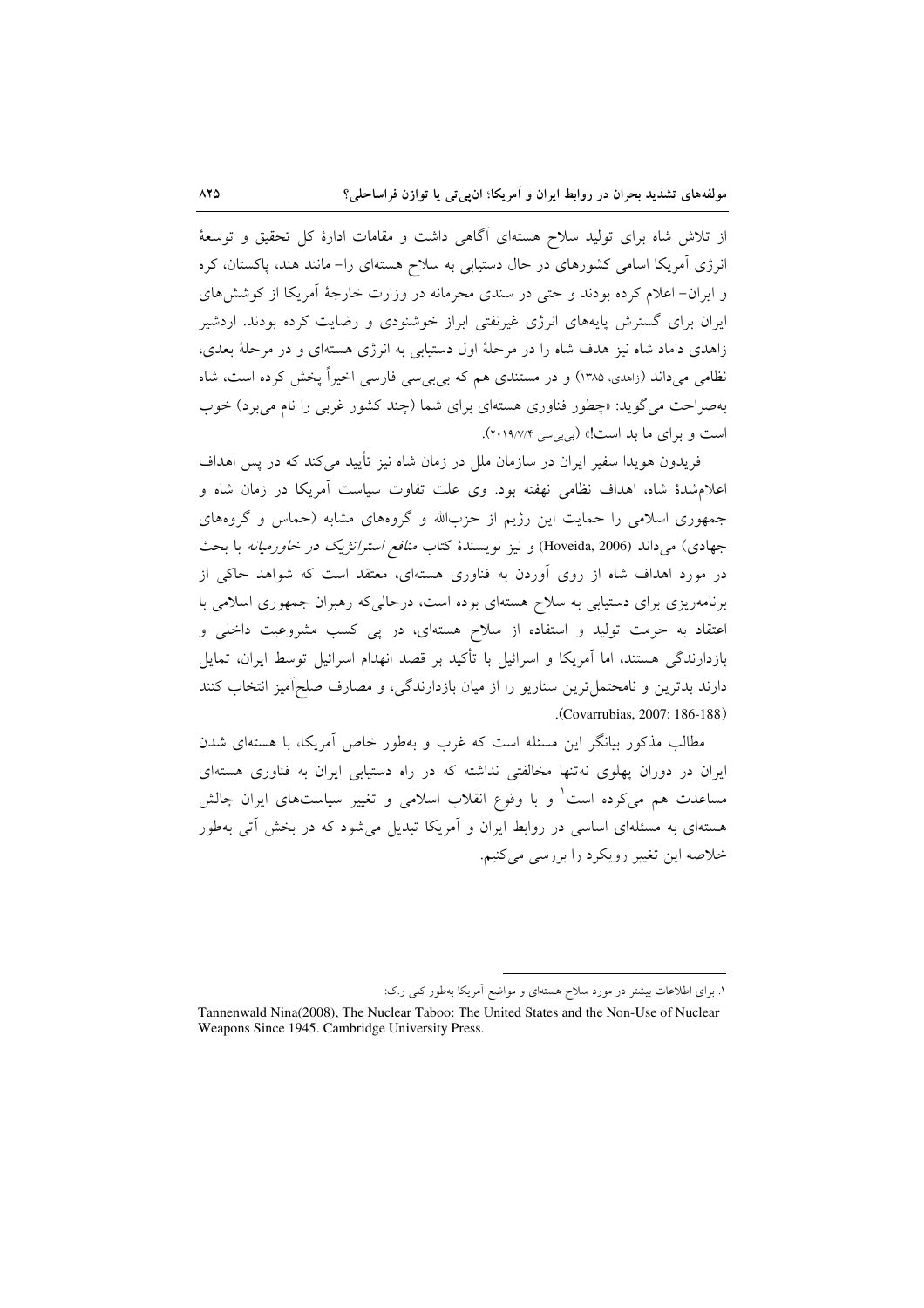#### جمهوری اسلامی ایران و فناوری هستهای ٔ

در بحبوحهٔ انقلاب اسلامی شاپور بختیار آخرین دولت محمدرضا پهلوی، به لغو یکجانبهٔ قرارداد اتمی ایران با فرانسه مبادرت ورزید و عملاً با توقف عملیات ساخت نیروگاه هستهای بوشهر در زمان دولت موقت، کلیهٔ فعالیتهای هستهای تعطیل شدند. اما غلبهٔ دیدگاه واقع نگری ناشی از تجربیات جنگ با عراق، موجب تغییر نگرش استراتژی امنیتی کلان کشور شد و دولت ایران با یک شرکت چندملیتی برای ازسرگیری طرح نیروگاه اتمی بوشهر وارد مذاکره شده و مراکز اتمی جدید، راهاندازی شد.

با پایان جنگ ایران و عراق، برنامهٔ انرژی هستهای با جدیت بیشتری دنبال شد و در همین زمان قراردادی هم با چین بهمنظور تکمیل مرکز تحقیقات اتمی اصفهان منعقد شد. از سال ۱۳۶۹ به بعد ایران مذاکراتی را با شوروی و چین برای خرید راکتورهای هستهای آبی آغاز کرد. متعاقب آن کشورهای غربی و بهویژه آمریکا و متحد استراتژیکش در منطقهٔ خاورمیانه یعنی اسرائیل، ایران هستهای را خطری برای صلح و امنیت جهانی قلمداد کردند.

در اسفند ۱۳۸۰ بازرسان آژانس بینالمللی انرژی اتمی ٔ پس از بازرسی از تأسیسات اتمی جمهوری اسلامی اعلام کردند که ایران مقداری هگزافلوراید اورانیوم وارد سانتریفیوژهای گازی کرده و این مسئله را اعلام نکرده است (iaea.org/search/google/iran Feb 2002). البرادعی در ژوئن ۲۰۰۳ اعلام کرد ایران از مقررات یادمان کوتاهی کرده و پروسهٔ غنی سازی را پیش برده است (iaea.org/search/google/iran Jun 2003؛ توانا، ۱۳۸۳: ۱۵).

شورای حکام در قطعنامهای توقف کامل غنی سازی، امضای فوری پروتکل الحاقی، اعلام جزئیات کامل فعالیتهای هستهای به آژانس را درخواست کرد و تا پایان اکتبر ۲۰۰۳ (۹ آبان ۱۳۸۲) برای اجرای قطعنامه مهلت داد (iaea.org/search/google/iran Sep 2003). مذاکرات ایران، فرانسه، انگلیس و آلمان و صدور بیانیهٔ تهران راه به جایی نبرد و شورای حکام در ۶ آذر ۱۳۸۲ بار دیگر قطعنامهای علیه ایران صادر کرد و علاوهبر درخواستهای قبلی، تهدید کرد که چنانچه کوتاهیهای جدی و بیشتر از جمهوری اسلامی ایران دیده شود، شورا بلافاصله

۲. مقالهٔ زیر برای اطلاع از روند بررسی پروندهٔ ایران در اَژانس بین|لمللی انرژی اتمی و مواضع و تلاش۵های اَمریکا علیه ایران و نیز روندی که به ارسال آن به شورای امنیت منجر شد مفید است:

DUNN DAVID HASTINGS(2007)," 'Real men want to go to Tehran':

۱. برای جزئیات روند فعالیت هستهای ایران و پیامدهای جهانی آن ر.ک: Patrikarakos , 2012؛ پروندهٔ هستهای ایران، شماره های ۱٬۲٬۳۰۴ تهران، ابرار معاصر تهران در سالهای ۱۳۸۴٬۱۳۸۴٬۱۳۸۴٬۱۳۸۶.

Bush, pre-emption and the Iranian nuclear challenge".

International Aff airs 83: 1 (2007) 19-38, Journal Compilation © 2007 Blackwell Publishing Ltd/The Royal Institute of International Affairs.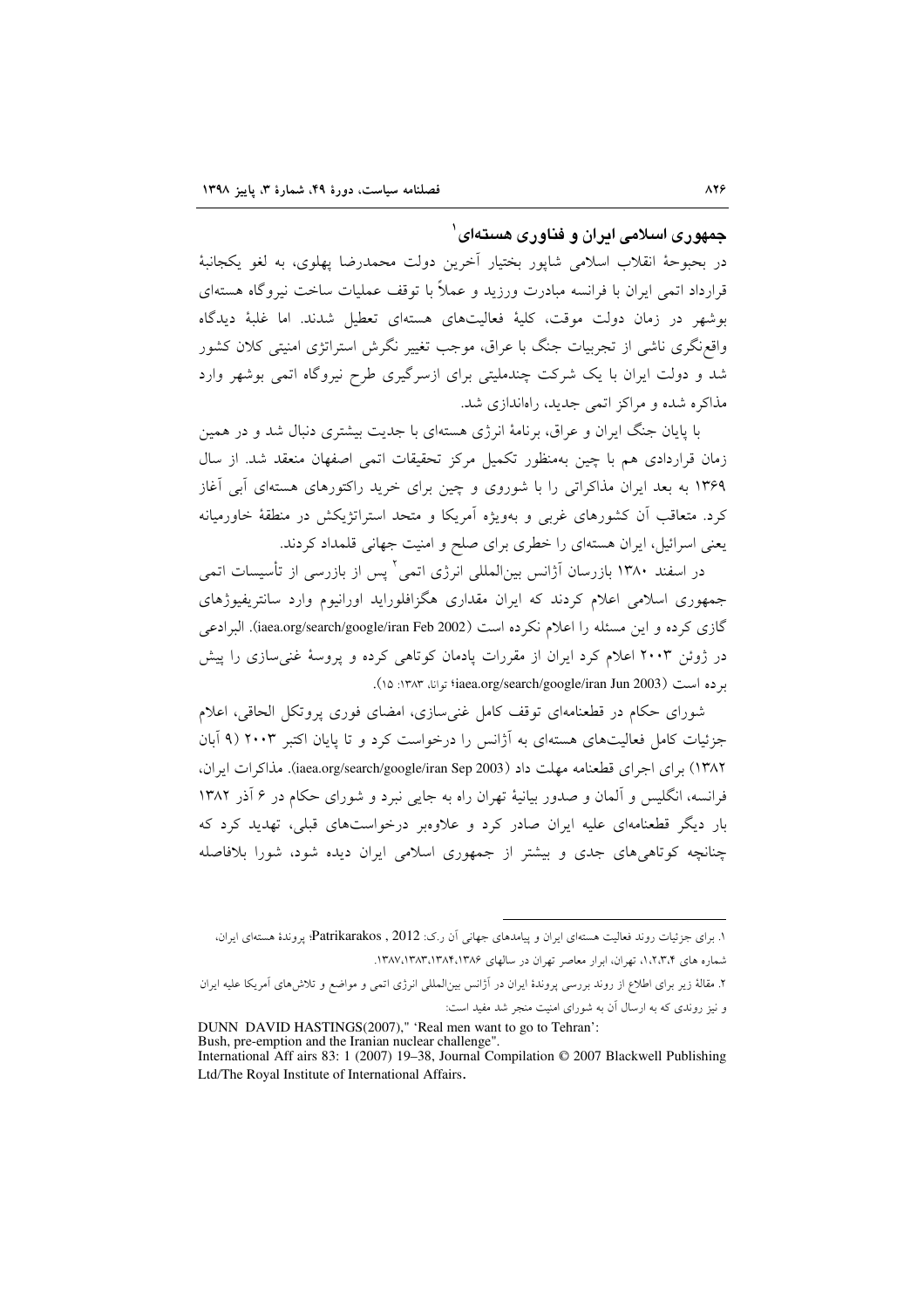تشکیل جلسه خواهد داد و تصمیمات لازم را اتخاذ خواهد کرد (/un.org/securitycouncil .(content/2231/iaea-reports

با آغاز به کار ریاست جمهوری احمدی:(د، تعلیقهای داوطلبانه از سوی ایران کنار گذاشته شد و از تأسیسات یو سی اف (UCF) اصفهان رفع پلمپ شد و سرانجام در بهمن.اه ۱۳۸۴ پروندهٔ ایران به شورای امنیت ارسال شد. ٰ اما در تاریخ ۱۶ خرداد ۱۳۸۵ پنج عضو دائم شورای امنیت و آلمان پیشنهادهایی را به ایران ارائه دادند که به بستهٔ ۱+۵ معروف شد.<sup>۲</sup> مقامات ایرانی اعلام کردند آن را بررسی میکنند و در ۳۱ مرداد ۱۳۸۵ پاسخ بسته را خواهند داد. آمریکا و اروپا خواستار پاسخ سریع تر شدند، اما با پافشاری ایران بر اعلام پاسخ در تاریخ ذکرشده، سرانجام شورای امنیت در تاریخ ۹ مرداد ۱۳۸۵ مبادرت به صدور قطعنامهای (S/RES/۱۶۹۶) علیه ایران کرده و تهدید به تصمیمگیری ذیل فصل هفتم منشور ملل متحد کرد.

انتشار گزارش ارزیابی اطلاعات ملی آمریکا در ۳ دسامبر <sup>۳</sup>۲۰۰۷ در مورد فعالیتهای هستهای ایران که حاکی از توقف فعالیتهای هستهای نظامی از سال ۲۰۰۳ به بعد بود ( NIC 2007)، واكنش هاى متفاوتى را در جهان برانگيخت و اعضاى حزب دموكرات آمريكا با اشاره به گزارش جدید اطلاعاتی دربارهٔ برنامهٔ اتمی ایران، به دولت این کشور دربارهٔ عدم تکرار اشتباه عراق در مورد ايران هشدار دادند (Shanker, 2006). اما اسرائيل آن را دروغ ( Parsi, 2009: ) 1) و برخی دیگر آن را سبب تضعیف حمایت بین|لمللی از افزایش تحریمها بر ضد ایران و بسته شدن گزینهٔ نظامی اَمریکا علیه ایران دانستند<sup>۴</sup> و ایهود اولمرت با به چالش کشیدن گزارش ارزیابی اطلاعات ملی آمریکا گفت: براساس اطلاعاتی که ما داریم، ایران به برنامهٔ هستهای خود ادامه مه دهد و هرگز برنامهٔ هستهای خود را متوقف نکرده است .Migdalovitz)  $. (2008:14-15)$ 

آمریکا علاوهبر اعمال فشار از طریق صدور قطعنامه و تحریمهای شورای امنیت سازمان ملل متحدٌ، با اتخاذ تحریمهای ثانویه فشارها را تشدید کرد. عالی ترین مقام رسمی جمهوری اسلامی برای گرفتن بهانه از آمریکا بهکرات از حرمت ساخت و استفاده از سلاح هستهای

۲. ن.ک:

۵. شایان ذکر است که از ۱۷ مارس ۲۰۰۸ تا ۲۱ مارس ۲۰۱۲ شورای امنیت به درخواست آمریکا ۱۵ جلسه برای استماع كميتهٔ تحريمهاى ١٧٣٧ در مورد ايران برگزار كرده است. به نقل از: http://irannuc.ir/fa/index.php

<sup>1.</sup> http://dari.irib.ir/hastrai

Efraim Kam, (2007), A Nuclear Iran: What Does It Mean, and What Can be Done. Israel, Institute for National Security Studies.

<sup>3.</sup> National Intelligence Council, Iran: Nuclear Intentions and Capabilities, National Intelligence Estimate, November 2007.

<sup>4.</sup>http://www.bbc.co.uk/persian/iran/story/2007/12/071206\_h\_usreport\_israel.shtml/& Barbalat, 2008, p99-100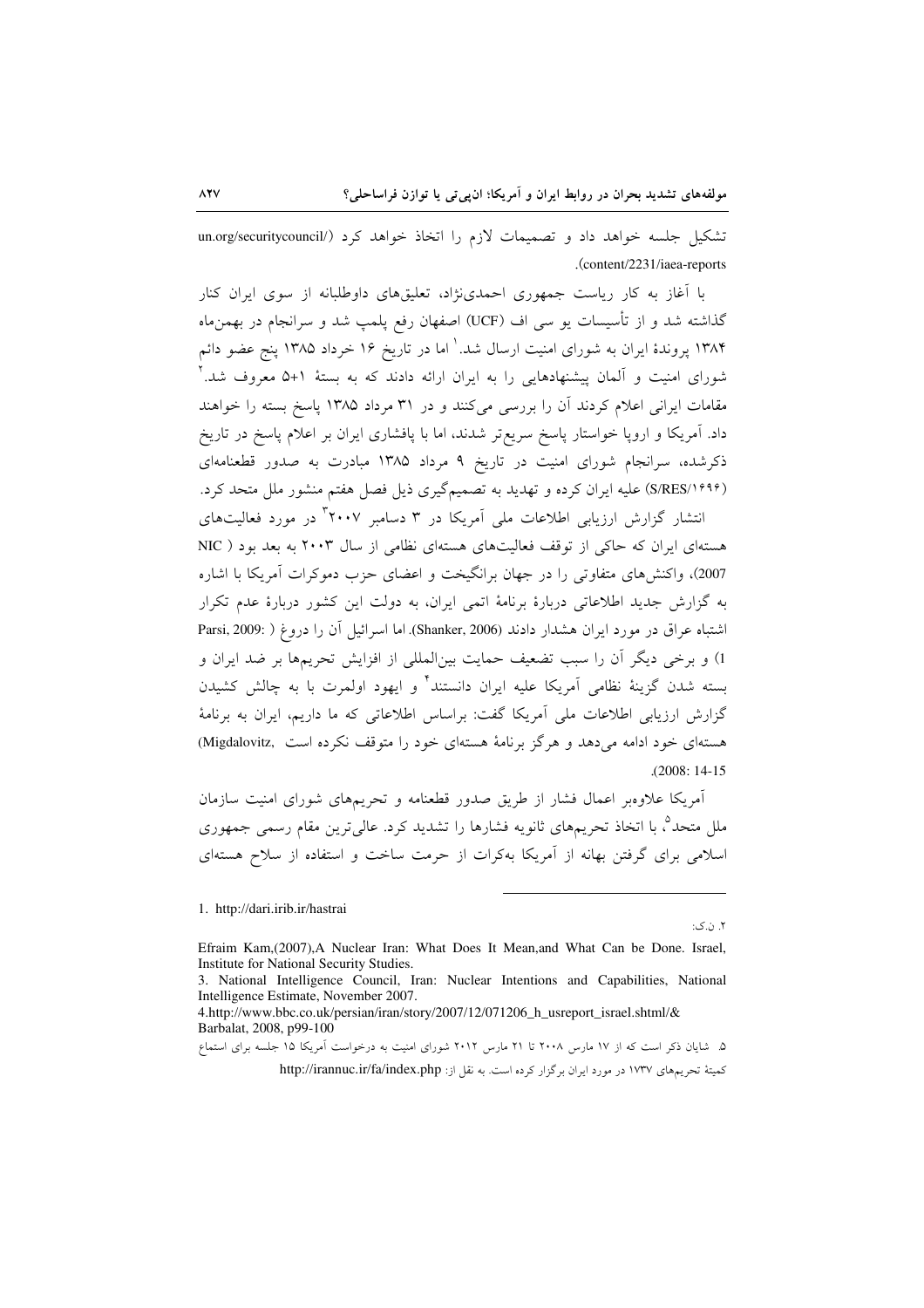سخن به میان آورد و گفت جمهوری اسلامی از لحاظ فکری، نظری و فقهی داشتن سلاح هستهای را گناه بزرگ می داند و اعتقاد دارد نگهداری چنین سلاحی نیز بیهوده، پرضرر و پرخطر است (سایت رهبری ۱۳۹۰/۱۲/۳). اما بهرغم مطرح کردن حرمت ساخت و استفاده از سلاح هستهای از سوی رهبر جمهوری اسلامی، مواضع رسمی دولت اوباما<sup>\</sup> تغییری نکرد، بهنحوی که هشدار مقامات سابق آمریکا را در پی داشت که این کار سبب می شود ایرانیان در اعتقاد خود نسبت به بی|عتمادی به آمریکا راسختر شوند ( New York Times, 2013/08/01 (islamtimes.org).

علاوهبر مقامات سابق و مسئولان سیاستگذاری آمریکا، کارشناسان و محققانی غربی نیز به آمریکا هشدار داده و تلاش ایران برای کسب توانایی هستهای را با خرد و پیشرفت ملی مرتبط دانسته و نیاز به نیروی نظامی قوی را متأثر از تجارب تلخ تاریخی دانستهاند` ( ,Patrikarakos 2012). برخی با ذکر دغدغههای امنیتی جمهوری اسلامی (اشاره به نابودی ۴۰ تا ۶۰ درصدی سلاحهای متعارف ایران در جنگ با عراق و تجهیز کشورهای عضو شورای همکاری خلیجفارس با سلاحهای پیشرفتهٔ غربی و وضعیت اسرائیل) معتقدند که غرب باید رویکرد خود را در خصوص مسئلهٔ هستهای ایران مجدداً ارزیابی کند تا از هل دادن ایران در راه بی بازگشت تولید بمب هستهای جلوگیری بهعمل آید (Cordesman, 2012; Walt, 2013).

اما در مقابل مرکز مطالعات بین|لمللی و استراتژیک (CSIS) در گزارشی با عنوان «رقابت استراتژیک ایران و اَمریکا: تحریمها، انرژی، کنترل تسلیحات و تغییر رژیم»<sup>۳</sup> با بررسی سیر تحریمها معتقد است که تحریمها تا سال ۲۰۱۱ تأثیرگذاری اندکی داشتهاند، اما با گسترش دامنهٔ تحریمها و فشار به گلوگاههای اقتصاد ایران یعنی نفت و بانکها و… از ۲۰۱۲ به بعد تأثیر فلج کنندهشان آغاز شده و لذا توصیهٔ آنها تشدید تحریم و فشار و از این رهگذر به زانو

۱. نگاهی به فرامین اجرایی رئیسجمهور اَمریکا در مورد ایران بیانگر این است که مواضع اَمریکا در دورهٔ باراک اوباما نسبت به دورهٔ بوش ِ نه تنها فوقی نکرده که شدیدتر نیز شده است. برای مثال بنگرید به فرمان اجرایی مورخ اول می ۲۰۱۲ :

<sup>(</sup>FR Doc.2012-10884 Filed 5-2-12; 11:15 am) Billing code 3295-F2-P. ۲. نگاهی به تجارب تاریخی ایران از جمله شکستهای ایران در جنگ با روسیه و از دست دادن سرزمینهای قفقاز در نیمهٔ اول قرن نوزدهم؛ دخالت انگلیس و روسیه در امور داخلی ایران در دورهٔ قاجار؛ اشغال ایران توسط نیروهای متفقین در جنگ جهانی دوم؛ کودتای ۲۸ مرداد ۱۳۳۲؛ حملهٔ عراق به ایران و استفادهٔ آن کشور از سلاح شیمیایی در جنگ؛ اشغال افغانستان و

عراق در حملاتی به رهبری ایالات متحده؛ و استقرار نیروهای آمریکایی در تمام کشورهای همسایه ایران مؤید این نگرانی الدراس

<sup>3.</sup> U.S. and Iranian Strategic Competition Sanctions, Energy, Arms Control and Regime Change.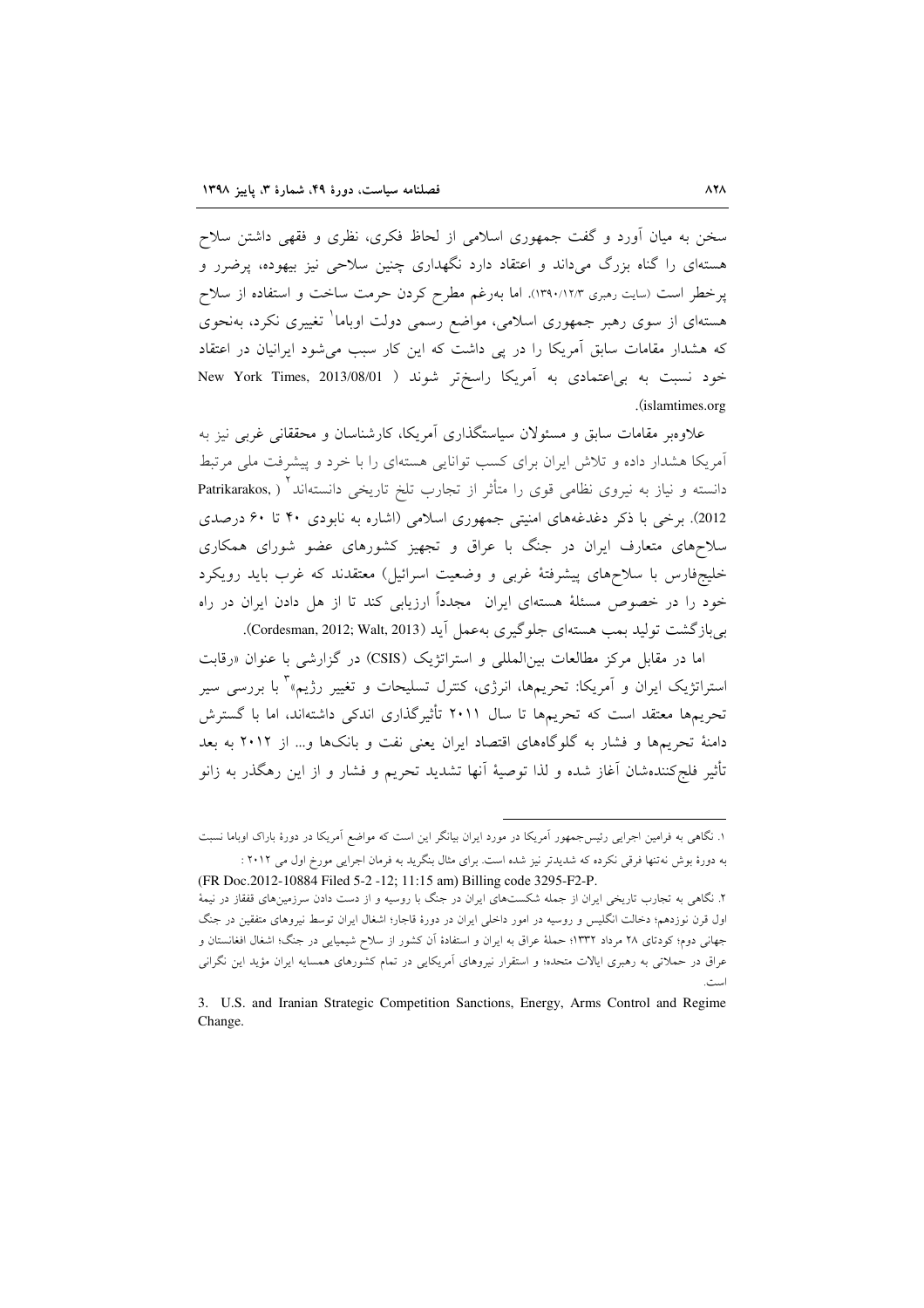درآوردن ايران است (Gold & Cordesman,2013). انديشكدهٔ "امنيت آمريكايي نوين"` در گزارشی با عنوان "توسعهٔ قدرت آمریکا؛ راهبردهای افزایش نقش آمریکا در نظم جهانی رقابتی"'، بر افزایش و گسترش حضور هژمونیک آمریکا در مناطق حساس سراسر جهان و با استفاده از همهٔ ابزارها از جمله مداخله نظامی تأکید می کند (Campbell, 2016).

اختلاف نظر تعامل گرایان و تقابل گرایان تأثیری در صحنهٔ عمل نداشت. روند تصاعدی رویارویی با افزایش فشار از طریق صدور قطعنامه<sup>۳</sup> و گسترش دامنهٔ تحریمها به صادرات نفت، بيمه، بانكها و مقامات رسمي جمهوري اسلامي، تهاجمي تر و خصمانهتر نيز شد. با ادامهٔ روند مذکور و در پی تلاش برخی کشورها و افراد در قالب میانجی از جمله مقامات عمانی، سرانجام جمهوری اسلامی به نقطهای رسید که رویکرد مذاکره را پذیرفت.

### روی آوردن په دېپلماسي مذاکره

محمود احمدیٰنژاد که با کاغذیاره خواندن قطعنامههای سازمان ملل ٔ بر بی تأثیری تحریمها پای می فشرد، سرانجام با پذیرش تلویحی آثار سوء تحریمها بر اقتصاد ایران و فلج کننده خواندن آنها (سایت شفاف، ۱۳۹۰/۷/۷)، به استراتژی گفتوگو روی آورد و طی سال های ۸۷ تا ۹۲ در مجموع نه دور مذاکره با طرفهای مقابل برگزار کرد (سه بار آن ژنو، دو بار استانبول، دو بار آلماتی و دو بار هم در بغداد و مسکو) (خبرگزاری جمهوری اسلامی، ۱۳۹۳/۹/۶).

با روی کار آمدن دولت حسن روحانی این روند ادامه یافت و محمدجواد ظریف مأمور حل وفصل مسئله هستهای شد. م**ذاکرات از** اول مهر ۱۳۹۲ (۲۳ سپتامبر ۲۰۱۳) در نیویورک بین جواد ظریف و کاترین اشتون مسئول سیاست خارجی اتحادیهٔ اروپا برگزار شد و با شکسته شدن تابوی مذاکره با آمریکا، سرانجام جمهوری اسلامی و گروه ۱+۵ (شامل آمریکا، آلمان، انگلیس، چین، فرانسه و روسیه همراه با نمایندهٔ عالی سیاست خارجی اتحادیهٔ اروپایی) یس از ۲۲ ماه مذاکره سخت و فشرده، در ۲۳ تیر ۱۳۹۴ به توافق رسیدند و برنامهٔ جامع اقدام

۳. قطعنامههای شورای امنیت:

<sup>1.</sup> Center for a New American Security.

<sup>2.</sup> Extending American Power: Strategies to Expand US Engagement in a Competitive World Order.

<sup>1696(2006), 1737(2006), 1747(2007), 1803(2008), 1835(2008),</sup> and 1929(2010). ۴. «شما فکر می کنید که اگر جمع شوید و کاغذیاره صادر کنید، می توانید جلوی ملت ایران را بگیرید، شما بیستوهشت سال مخالفت کردید، محاصرهٔ اقتصادی، تحریم و فشارهای سیاسی را انجام دادید، اما امروز ملت ایران هستهای است و اگر باز هم تکرار کنید، حاصل آن را خواهید دید و بدانید این حرکت شما بر ارادهٔ ملت ایران اثری نخواهد داشت» رجانیوز: http://jamnews.ir/TextVersionDetail/257849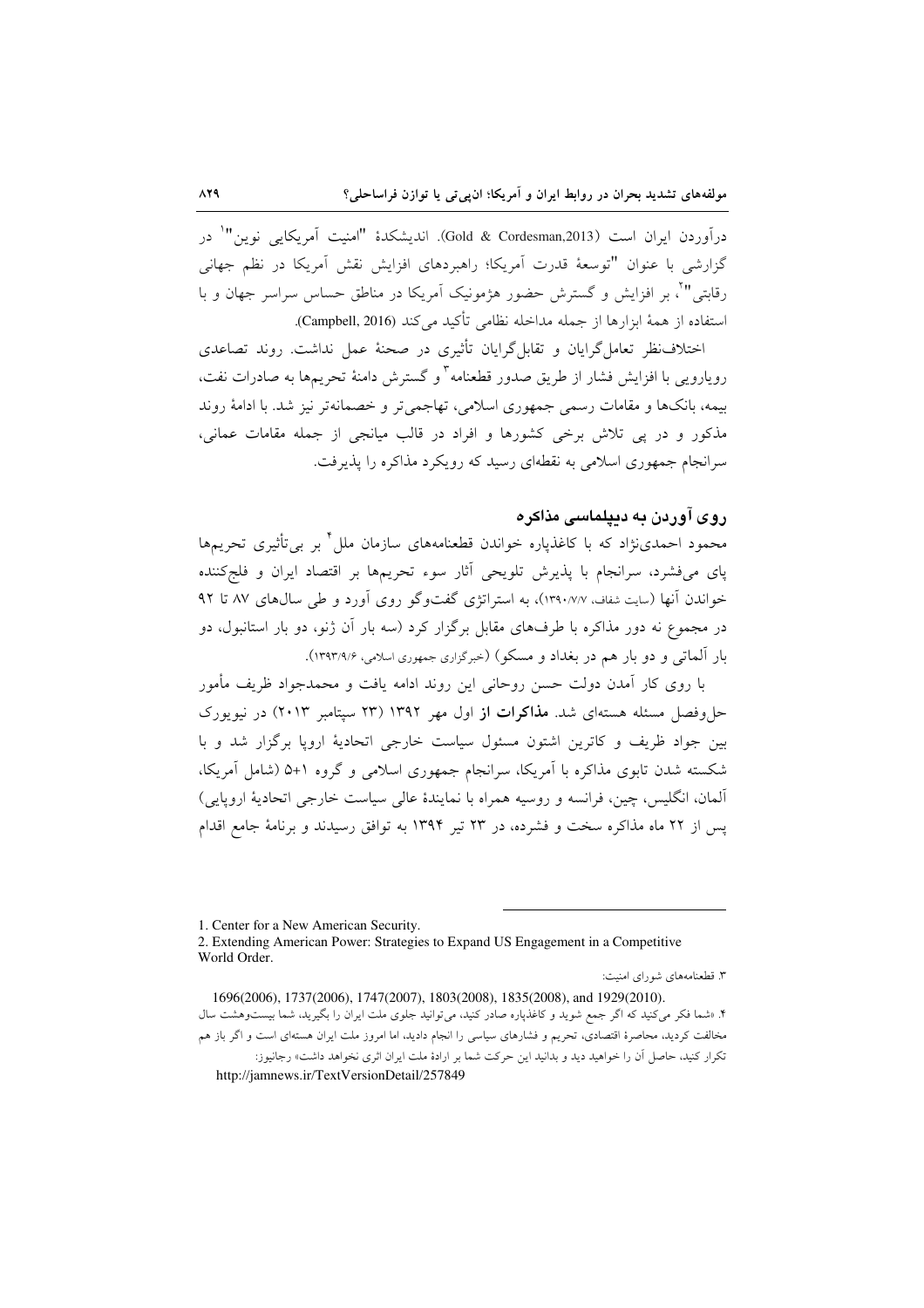مشترک (برجام/JCPOA) را امضا کردند و شورای امنیت سازمان ملل متحد نیز با تصویب قطعنامة S/RES/2231 بر أن صحه گذاشت.

طبق برجام و برنامهٔ زمانبندیشدهٔ آن، باید همزمان با اجرای تعهدات طرفین و راستی]زمایی سازمان بین|لمللی انرژی اتمی از تأسیسات هستهای ایران، قطعنامههای قبلی شورای امنیت در خصوص مسئلهٔ هستهای ایران لغو و ایران از ذیل فصل هفتم منشور ملل متحد خارج شده و تحریمها نیز برچیده شوند. گزارشهای سازمان انرژی اتمی بینالمللی به شورای امنیت از اولین گزارش پسابرجام در تاریخ ۱۹ ژانویه ۲۰۱۶ (S/2016/57) تا آخرین گزارش در تاریخ ۶ مارس ۲۰۱۹ (S/2019/212) حاکی از اجرای تعهدات و عدم تخلف ایران از برنامهٔ جامع اقدام مشترک است (un.org/securitycouncil/content/2231/iaea-reports). حال باید دید چرا در زمانی که متولی اصلی مسائل هستهای (سازمان بین|لمللی انرژی اتمی) با تأکید اعلام میکند که جمهوری اسلامی به برجام متعهد بوده و جای هیچگونه نگرانی از نقض ان $_{5}$ ی توسط ایران نیست، آمریکا از برجام خارج میشود و سیاست تهدید و تحریم و فشار را شدت میبخشد؟ آن هم درست در زمانیکه شرایط پسابرجام امکان هر گونه مخفیکاری در تأسیسات هستهای را از ایران گرفته و کلیهٔ فعالیتهایش در مراکز هستهای بهدقت تحت دقیقترین سیستمهای پایش آژانس قرار گرفته است که به این معناست که هدف ادعایی آمریکا از فشار و تحریم محقق شده و ایران با شرایط کنونی توان تولید سلاح اتمی و مخفیکاری را ندارد، ازاین رو آمریکا باید تعهدات متقابل خود را مطابق با برجام در لغو تحریمها و کاهش فشارها انجام دهد، اما آمریکای دونالد ترامپ نهتنها به تعهدات خود پایبند نماند، بلکه با خروج از برجام و افزایش فشار، تنشها را به اوج خود رسانید و برایان هوک مسئول ایران در وزارت خارجهٔ آمریکا در مراسمی در مقابل سفارت ایران در آمریکا اظهار امیدواری کرد که کلید سفارت را به دولت منتخب واقعی مردم تحویل دهد- که معنایی جز تغيير رژيم ندارد-و همزمان ويكتوريا كوتس معاون دستيار رئيس جمهور آمريكا گفت برنامهٔ ما در قبال ایران این است که فشارها به سطحی تحملیناپذیر برسد (ممان و New York .(times8/4/2019).

ازاینرو می توان گفت در شرایطی که برنامهٔ هستهای ایران کاملاً مهار و کنترل شده بود، خروج آمریکا از برجام و در پیش گرفتن سیاست فشار حداکثری به این معناست که نقض رژیم بین|لمللی منع گسترش سلاحهای هستهای دغدغهٔ اصلی آمریکا نیست. از اینکه بگذریم، شاهد مثال تأمل برانگیزش- علاوهبر مواضع آمریکا نسبت به فناوری هستهای در زمان محمدرضا پهلوی-، در اینجاست که همزمان با هیاهوهای دونالد ترامب دربارهٔ امکان ساخت سلاح اتمي توسط جمهوري اسلامي، كميسيون پارلماني كنگرهٔ آمريكا اعلام كرد «چندين مورد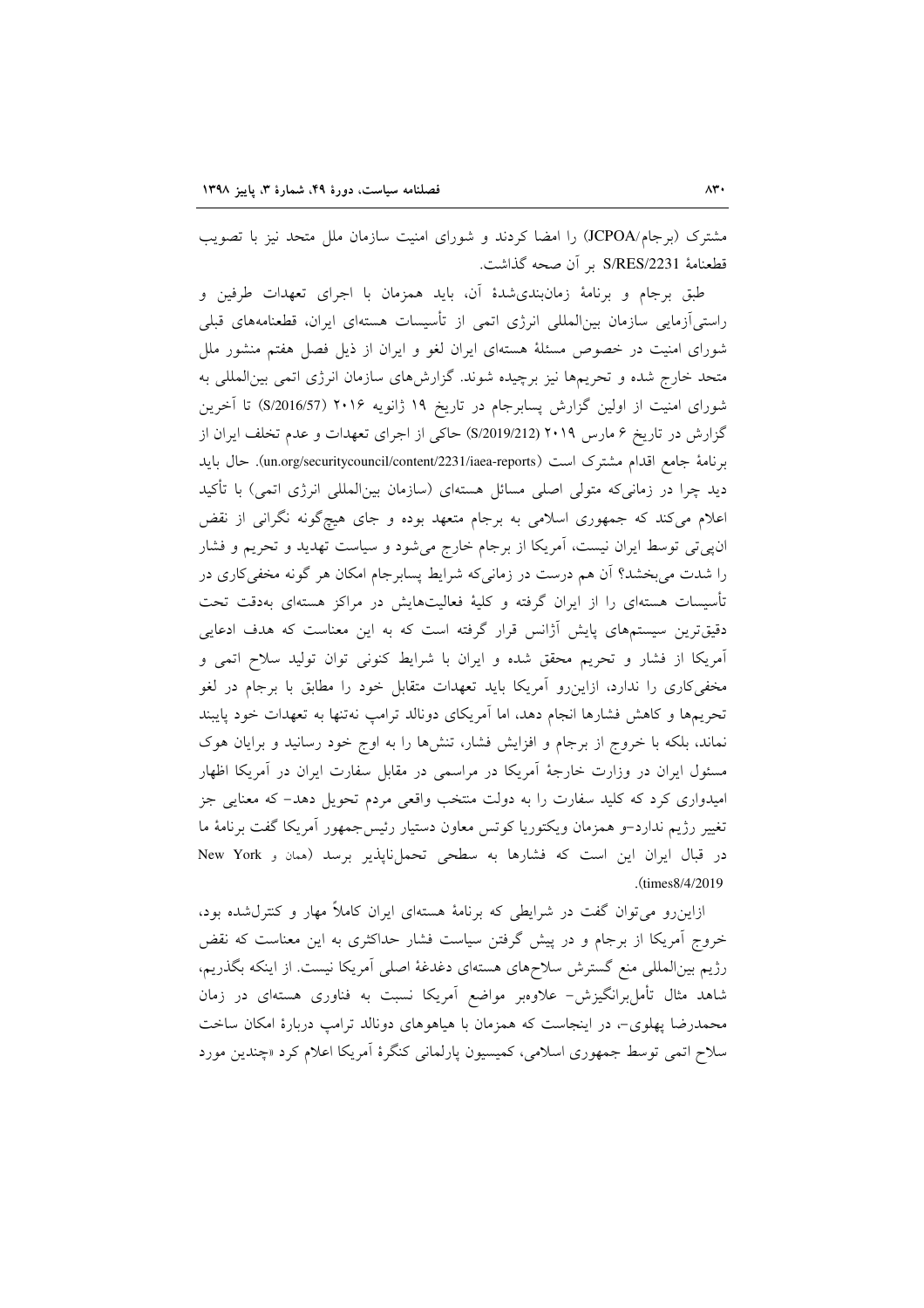هشدار» دریافت کرده که نشان میدهد رئیس جمهوری آمریکا (دونالد ترامپ) درصدد فروش «فناوری هستهای حساس» به عربستان سعودی ٰ از طریق "آی یی ۳ اینترنشنال" است. (bbcpersian.com/2019/02/20 &fa.euronews.com/2019/02/20) كه اين امر با داعية نگرانى از تکثیر سلاحهای هستهای همخوانی ندارد. حال باید دید که اگر ممانعت از نقض ان پی تی دغدغة اصلی آمریکا در رابطه با جمهوری اسلامی نیست، چه عاملی می تواند توضیحدهندهٔ روند تخاصمی-تهاجمی آمریکا در پوشش فناوری هستهای نسبت به جمهوری اسلامی باشد و توضيح وتبييني منطقى وقابل پذيرش ارائه كند؟

### تغيير رويكرد كلان سياست خارجى آمريكا؟

میرشایمر و استفان والت در اواسط سال ۲۰۱۶ میلادی به تدوین خطوط استراتژی کلان آمریکا در قالب توازن فراساحلی یا توازن از راه دور پرداختند. آنها با نقد استراتژی هژمونی لیبرال و پلیس جهان بودن و با انگشت گذاشتن بر هزینههای سرسامآور این رویکرد برای مردم آمریکا و برشمردن نقاط قوت استراتژی موازنهٔ فراساحلی، به دولت دونالد ترامپ توصیه کردند که با تغییر رویکرد، منافع اَمریکا را تأمین کنند و بار مالی اهداف و منافع ملی اَمریکا را بر دوش همهپیمانان خود بیندازند و تمرکز خود را بر حفظ هژمونی آمریکا در نیمکرهٔ شمالی قرار دهند و همزمان از طریق برقراری موازنه، در یی مقابله با هژمونهای بالقوه در مناطق سهگانهٔ اروپا، شمال شرق أسیا و خلیجفارس باشند. همچنین با برقراری موازنهای فرسایشی در مناطق مذکور مانع از ظهور هژمون منطقهای شود و حضور نظامی و مستقیم آمریکا در جهان فقط به زمانی موکول شود که منافع و ارزشهای حیاتی آمریکا به خطر افتد یا برای مقابله با فجايع انساني و نسل كشي در جهان باشد (Mersheimer & Walt, 2016). اين نظريه پردازان در همین مقاله اگرچه به ترامپ توصیه میکنند که روابطش را با ایران بهبود بخشد و برای ایجاد توازن در خلیجفارس با جمهوری اسلامی همکاری کند، همزمان تأکید میکنند با توجه به اینکه ایران نسبت به همسایگان عربش در موقعیت قدرت برتر منطقه قرار دارد، ممکن است در جهت کسب قدرت هژمون منطقهای حرکت کند که در این صورت آمریکا باید با نمایش حضور قدرتمند و باشکوه خود، مانع هژمون شدن ایران شود. این نظریهپردازان جنگ ایران و عراق را مصداقی از موازنهٔ فرسایشی در منطقهٔ خلیجفارس میدانند که ضمن فرسایش قدرت دو کشور ایران و عراق، توازن را به نفع همهپیمانان آمریکا در منطقه بهویژه اسرائیل، حفظ کرد (Mersheimer & Walt, 2016). تحليلگران و نظريهيردازان ديگري هم قبل از مرشايمر و والت،

۱. عربستانی که هنوز خون جمال خاشقچی از دستان حکامش میچکد و پایبندی آنان به قوانین و رژیمهای بینالمللی بەشدت زير سؤال است.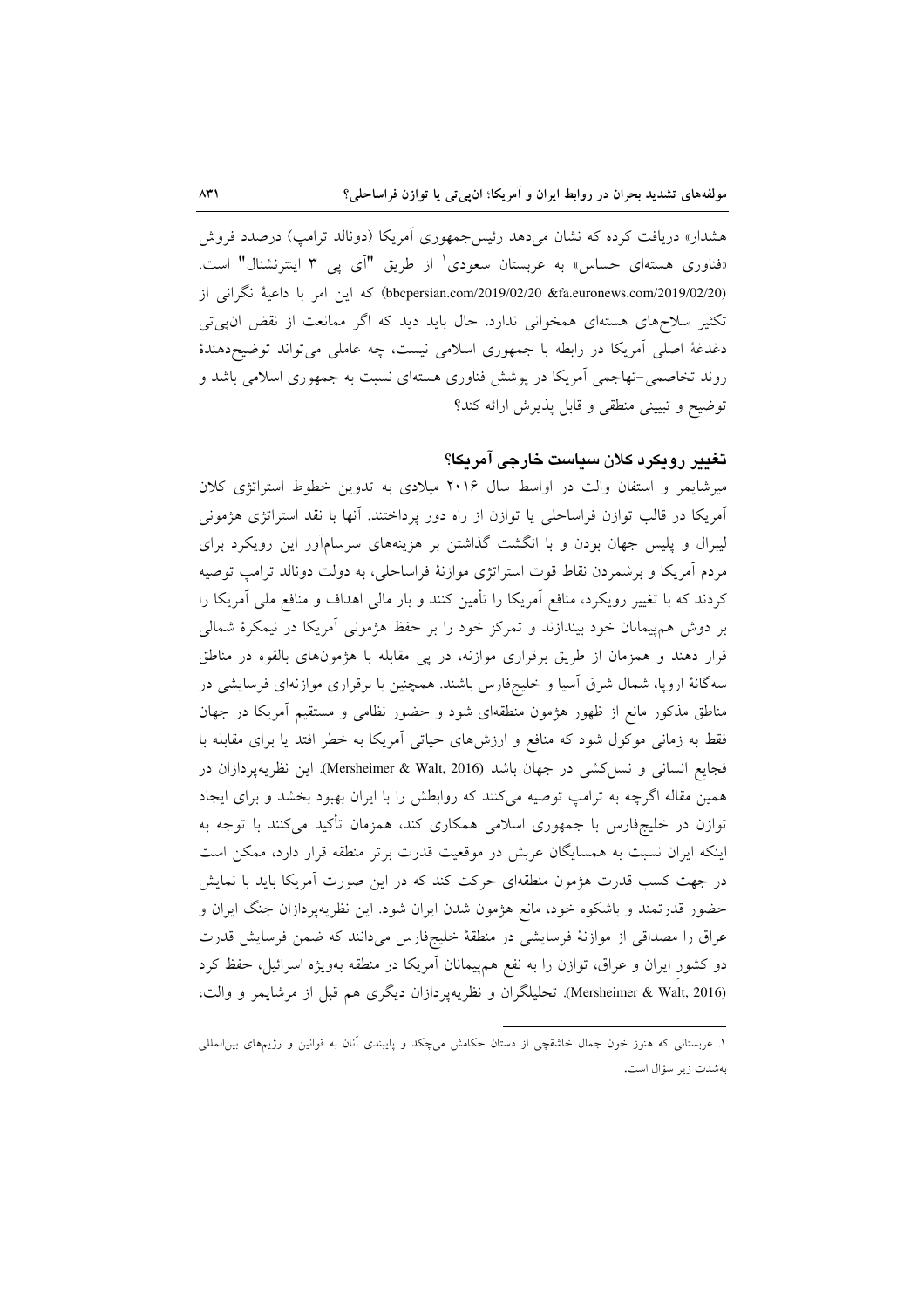دولت آمریکا را به رویکرد تعامل گزینشی و توازن فراساحلی فراخواندند و با مقایسهٔ هزینههای حضور مستقیم و مداخلهٔ نظامی در سالهای اخیر با دوران جنگ سرد که نوعی توازن از راه دور را پیگیری میکرد، منافع آمریکا را در تغییر استراتژی و بازگشت دوباره به سیاستهای دوران جنگ سرد در خاورمیانه قلمداد کردند (Klieman, 2015).

دونالد ترامب اگرچه تا این زمان رویکرد شفاف و منسجمی در سیاست خارجی از خود نشان نداده و عملکردش در روابط برون مرزی از دکترین تعریفشدهای پیروی نمی کند، اصول فکری وی در روابط خارجی نیز متأثر از روحیهٔ تاجر مسلکی|ش است که از خلال سخنرانی های رسمی و مصاحبههایش قابل استنباط است. مثلاً این گفته که آمریکا هم از سوی دوستان و هم دشمنانش به گروگان گرفته شده و اکنون زمان آن فرا رسیده است که آمریکا كنار بنشيند و بقيهٔ هزينهها را بيردازند (Trump, 2016)، حاكي از روحيهٔ حسابگري و همسو با رویکرد توازن فراساحلی است و می توان با تحلیل محتوای سخنان ترامب به این نتیجه رسید که سیاستهای اعمالی وی همسو و در راستای عملیاتی کردن توازن فراساحلی در سیاست خارجی بهویژه در خلیجفارس و شمال شرق آسیاست.

#### نتيجه

با بررسی های مذکور و مقایسهٔ موضع آمریکا در خصوص فناوری هستهای در ایران زمان پهلوی و جمهوری اسلامی، به چرخشی ۱۸۰ درجهای در موضع آمریکا میرسیم که با توسل به معاهدهٔ منع گسترش سلاحهای هستهی قابل توضیح نیست. مادهٔ دوم پیمان ان پی تی با اطلاقی تام مقرر میدارد که کشورهای فاقد سلاح هستهای نباید فناوری سلاح هستهای را کسب کنند و فرقی بین کشور دوست و دشمن و همپیمان این یا آن کشور قدر قدرت نگذاشته است. بنابراین عملکرد دوگانهٔ آمریکا به لحاظ مقررات مندرج در پادمان منع گسترش، پذیرفته نیست. ازاین رو فشارها، تهدیدها و تحریمهای آمریکا علیه ایران با توجیه نگرانی از نقض پیمان منع گسترش سلاحهای اتمی توسط ایران، – آن هم زمانیکه ایران سیستم نظارتی پیش بینی شده در برجام را پذیرفته و تمامی گزارش های آژانس حاکی از عدم تخلف جمهوری اسلامی از تعهدات مبتنی بر برجام است-، بهانهای بیش نیست، بهویژه آنکه در همین زمان، کمیسیون پارلمانی کنگرهٔ آمریکا نگران گزارشهای همکاری دولت آمریکا با عربستان سعودی برای دستیابی به فناوریهای حساس هستهای است و با تحقیق و تفحص درصدد اقدام قضایی برآمده است. ازاین رو علت تخاصم و دشمنی آمریکا با ایران را باید در سیاستهای اعمالی آمریکا جست نه سیاستهای اعلامی آن.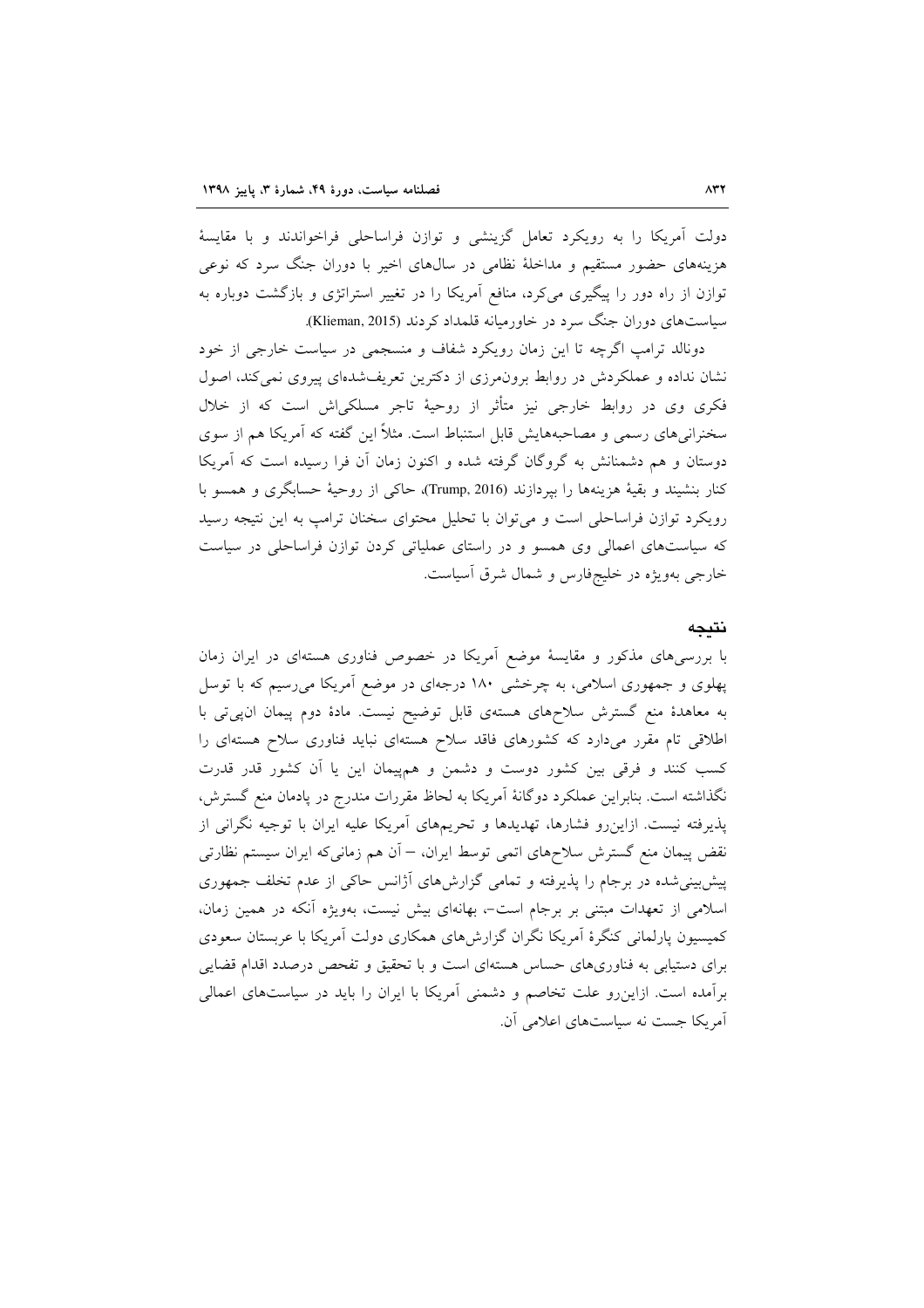ایران پسابرجام با رهایی از فشار تحریمها، افق روشن سرمایهگذاری خارجی، خروج از ذیل فصل هفتم منشور ملل متحد و قدرتنمایی مقتدرانه در عراق و سوریه-در حفظ حکومت بشار اسد و از پای درآوردن داعش- و برخوردار از فناوری هستهای میتواند خطرهای زیادی برای منافع خاورمیانهای آمریکا داشته باشد، چراکه فناوری هستهای در کنار فرصتهای فراهم شده در سایهٔ برجام، موجب ارتقای تصاعدی توان ملی ایران می شود و پتانسیل تبدیل ایران به قدرت برتر منطقهای یا هژمون را بههمراه خواهد داشت و توازن منطقهای را به ضرر منافع خاورمیانهای آمریکا و متحدانش بهویژه متحد استراتژیکش یعنی اسرائیل بر هم خواهد زد. لذا خروج از برجام و برگرداندن جمهوری اسلامی به شرایط پیشابرجام، کاملاً همسو با منافع آمریکا و متحدانش در منطقه است و میتواند حاکی از چرخش در رویکرد خاورمیانهای اين كشور باشد، نه صرفاً دغدغهٔ توليد سلاح هستهاي و نقض ان پي تي.

توجه به روند حوادث و رویدادها در خاورمیانه، از زمان روی کار آمدن دولت ترامپ تاکنون، حاکی از اّن است که تلاش۱های دولت اّمریکا و اسرائیل در ایجاد چرخش خصومت اعراب و اسرائیل به خصومت اعراب و جمهوری اسلامی به بار نشسته است، بهگونهای که از یکسو نشانههای همگرایی و همسویی اعراب با اسرائیل و کمرنگ شدن تهدیدات موجودیتی اسرائیل از جانب اعراب، به چشم میخورد و از سوی دیگر، کشورهای عرب و در رأس آنها عربستان سعودی، همسو و همراه با اسرائیل، به خصومت و رویارویی مستقیم با جمهوری اسلامی پرداخته است و همهچیز حاکی از آن است که آمریکا موفق شده است بدون حضور و مداخلهٔ نظامی، شبکهای از متحدان خود در منطقه را ساماندهی کند تا با ایجاد توازن فرساینده میان قدرتهای منطقه، مانع از ظهور هژمون شود و اهداف و منافع ایالات متحده را هم از طریق شرکا و متحدان منطقهای خود تأمین کند و بدین طریق نیاز به حضور و نقش[فرینی مستقيم و پرهزينهٔ آمريكا كم شود. در نتيجه با توجه به سلطهٔ منطق هزينه-فايده (—benefit cost) بر دیدگاه دونالد ترامب، میتوان گفت امروزه شرایط برای تغییر رویکرد آمریکا از حضور و درگیری مستقیم و پرهزینه، به رویکرد کمهزینهتر توازن از راه دور –و در صورت لزوم همراه با حضور نمایشی، اما قدرتمند– آماده شده است و اینجاست که خروج آمریکا از برجام، تشدید فشارها و میدان دادن به شرکای منطقهای در تقابل با ایران برای تغییر رفتار جمهوری اسلامی، در راستای رویکرد کلان آمریکا در خلیجفارس، قابل توضیح و فهم می شو د.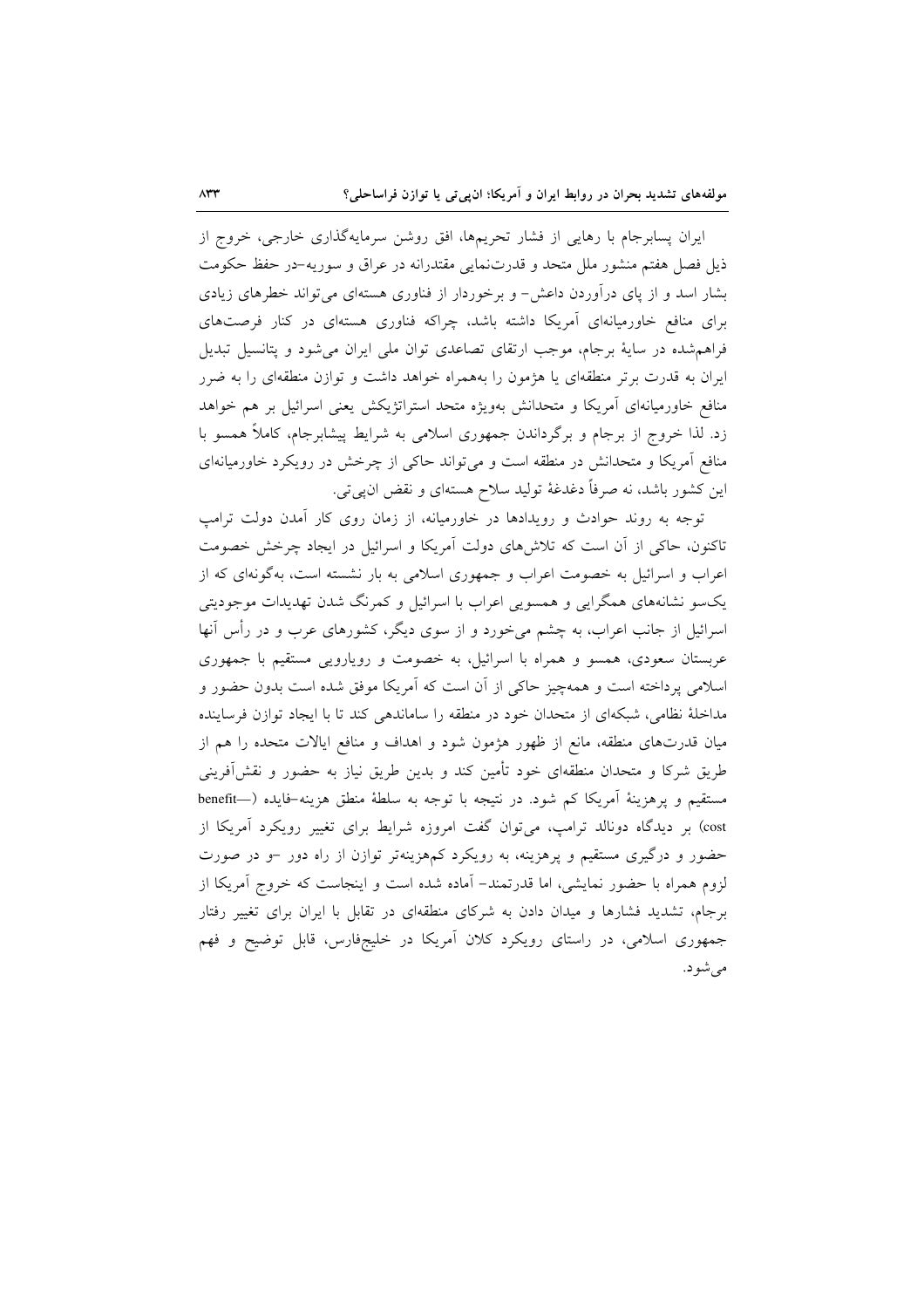## م**ن**ابع و مآخذ الف) فارس*ی*

۱. توانا، کامبیز (۱۳۸۳). **نزاع دوطرفه**، روزنامهٔ شرق (۱۳۸۳/۲/۸).

۲. ––––––––– (۱۳۸۳). **گزارش لیگابو دربارهٔ وضعیت آزادی بیان در ایران: چالشهای پیشروو، روزنامهٔ شرق، ویژهنامهٔ** نوروز، ۱۳۸۳.

۳. شورای راهبردی روابط خارجی (۱۳۹۳). **توصیههای گروه بینالمللی بحران به گروه ۱+۵، ترجمهٔ علی ک<b>ربلایی حسین**ی. ۴. کوردزمن، أنتونى، اچ (۱۳۸۲). **موازنهٔ نظامى در خليجفارس و خاورميانه**، ترجمهٔ مرکز تحقيقات و مطالعات سپاه

پاسداران، تهران: سایه روشن.

۵. بووی، نیل (۱۳۹۱). «زمینهچینی برای جنگ هستهای علیه ایران»، ترجمهٔ فاطمه خلیل<sub>ح</sub>فر، **مجلهٔ سیاحت غرب**، ش ۱۰۸، 64-49.

## ب) **خارجي**

- 6. Brzezinski Zbigniew; Robert M. Gates (2004). Iran:Time for a New Approach. Council on Foreign Relations®, Inc.
- 7. Bush, pre-emption and the Iranian nuclear challenge". International Aff airs 83: 1 (2007) 19–38, Journal Compilation © 2007 Blackwell Publishing Ltd/The Royal Institute of International Affairs.
- 8. Cordemans, Anthony H.(2012) "Rethinking Our Approach to Iran's Search for the Bomb", available at: http://csis.org/publication/rethinking-our-approach-irans-search-bomb
- Covarrubias Jach and Tom Lanford,(2007) Strategic Interests in the Middle East: Opposition or Support for US Foregn Policy.USA,Ashgate.
- 10. Campbell, K, (etc). (2016). Extending American power, Strategies to Expand
- 11. US Engagement in a Competitive World Order. Available at:
- 12. https://www.cnas.org/publications/reports/extending-american-power-strategiesto-expandu-s-engagement-in-a-competitive-world-order.
- 14. Donald J. Trump.(2016). Foreign Policy Speech, 27 April 2016. Available at: https://www.donaldjtrump.com/press-releases/donald-j.-trump-foreign-policyspeech
- 15. GLADSTONE, Rick.(2013). "Sending Message to Iran, House Approves Tougher Sanctions" available at:
- 16. Gold B and Cordesman A (2013), U.S. and Iranian Strategic Competition Sanctions, Energy, Arms Control and Regime Change.July 22, 2013(CSIS).
- 17. HASTINGS, DUNN DAVID. (2007). 'Real men want to go to Tehran':
- 18. Hoveida, Fereidon. (2006)," American Foreign Policy Interests''/ Terrorist Online Publication Date: 01 February 2006
- 19. ICG (2003)"Iran: Discontent and Disarray," Middle East Report 18(27).
- 20. International Crisis Group (2014), Iran and the P5+ : Solving the Nuclear Rubik's Cube.
- 21. Kam Efraim (2007). A Nuclear Iran: What Does It Mean,and What Can be Done. Israel, Institute for National Security Studies.
- 22. Klieman, A. (2015). *Great Powers and Geopolitics, International Affairs in a Rebalancing World*. New York: Springer International Publishing.
- 23. Mersheimer, J., & Walt, S. (2016). The Case for Offshore Balancing, A Superior U.S. Grand Strategy. *Foreign Plicy*, pp. 70-83.
- 24. Mearsheimer John. J and Walt Stephen. M(2007),The Israel Lobby And U.S.Foreign Policy. Printed in the United States of America.(FARRAR, STRAUS AND GIROUX I NEW YORK).
- 25. Migdalovitz Carol (2008), Israel: Background and Relations with the United States.CRS Report For Congress/ Order Code RL33476
- 26. National Intelligence Council, *Iran: Nuclear Intentions and Capabilities*, National Intelligence Estimate, November 2007.
- 27. Parsi Trita (2007), Treacherous Alliiance The Secret Dealings of Israel,Iran,And The U.S.Yale University Press/New Haven and London.